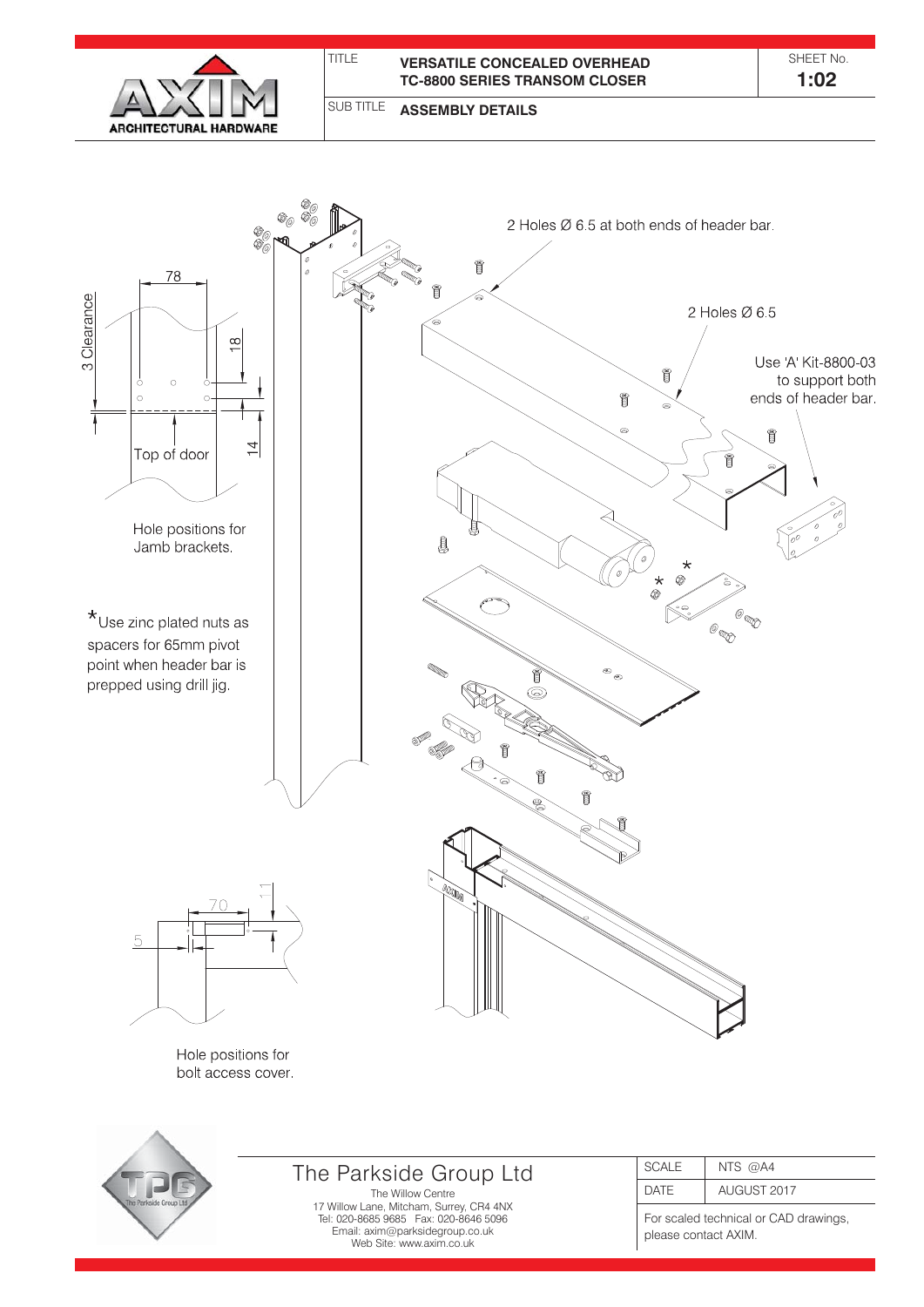| <b>ARCHITECTURAL HARDWARE</b> |
|-------------------------------|

| TITI F | <b>VERSATILE CONCEALED OVERHEAD</b><br><b>TC-8800 SERIES TRANSOM CLOSER</b> | SHEET No<br>1:03 |
|--------|-----------------------------------------------------------------------------|------------------|
|        | I SUB TITLE <b>BOTTOM PIVOT ASSEMBLY</b><br>TC-8800-02                      |                  |



 $\Theta$  $\mathbf{e}$ G Bearing plate for floor fixing



# The Parkside Group Ltd

The Willow Centre 17 Willow Lane, Mitcham, Surrey, CR4 4NX Tel: 020-8685 9685 Fax: 020-8646 5096 Email: axim@parksidegroup.co.uk Web Site: www.axim.co.uk

| SCALE       | NTS $@AA$         |
|-------------|-------------------|
| <b>DATE</b> | <b>MARCH 2014</b> |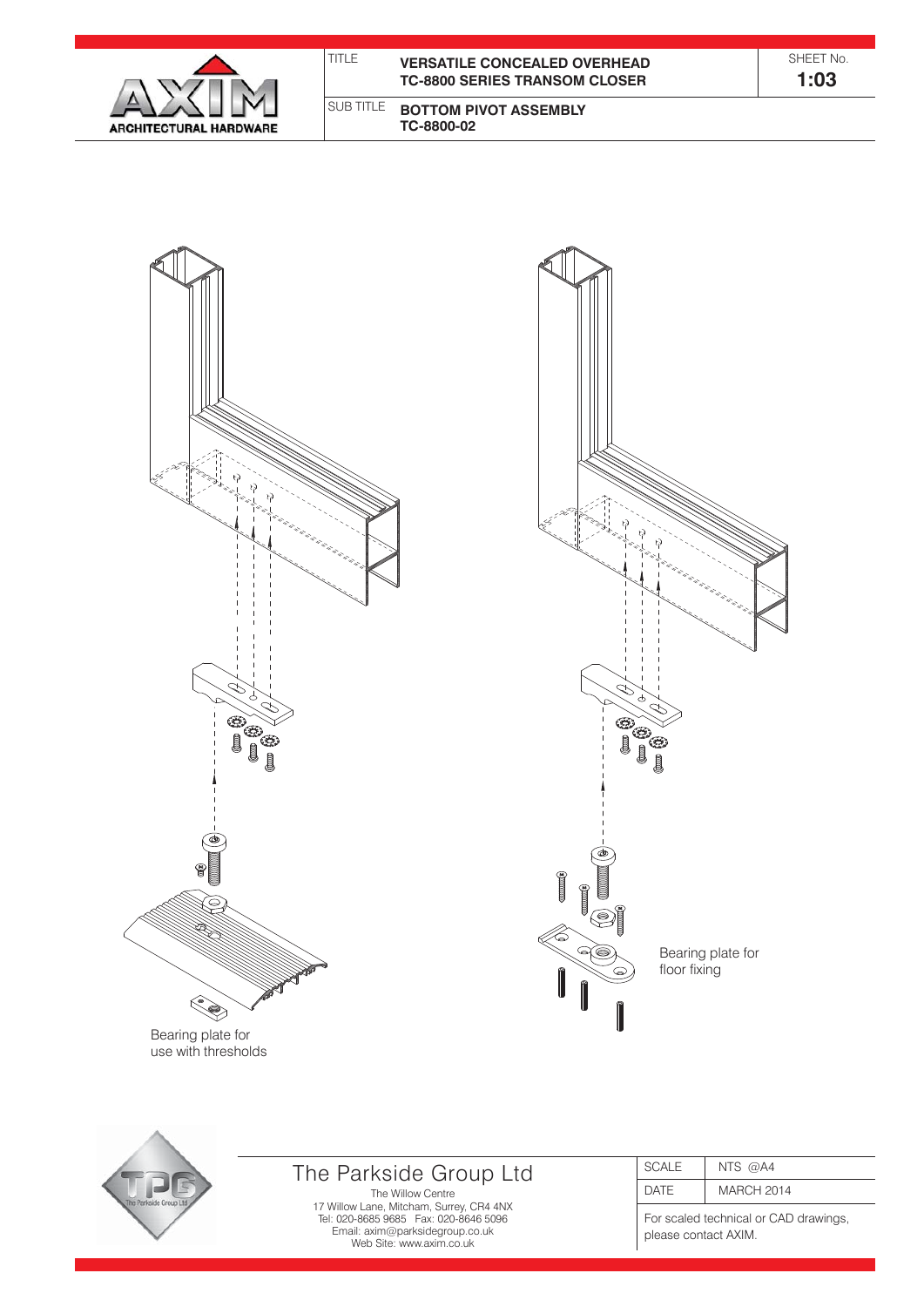

### TITLE **VERSATILE CONCEALED OVERHEAD TC-8800 SERIES TRANSOM CLOSER**

SHEET No. **1:04**

#### SUB TITLE **TOP ARM & CHANNEL ASSEMBLIES**





## The Parkside Group Ltd

The Willow Centre 17 Willow Lane, Mitcham, Surrey, CR4 4NX Tel: 020-8685 9685 Fax: 020-8646 5096 Email: axim@parksidegroup.co.uk Web Site: www.axim.co.uk

| <b>SCALE</b> | NTS $@AA$         |
|--------------|-------------------|
| <b>DATF</b>  | <b>MARCH 2014</b> |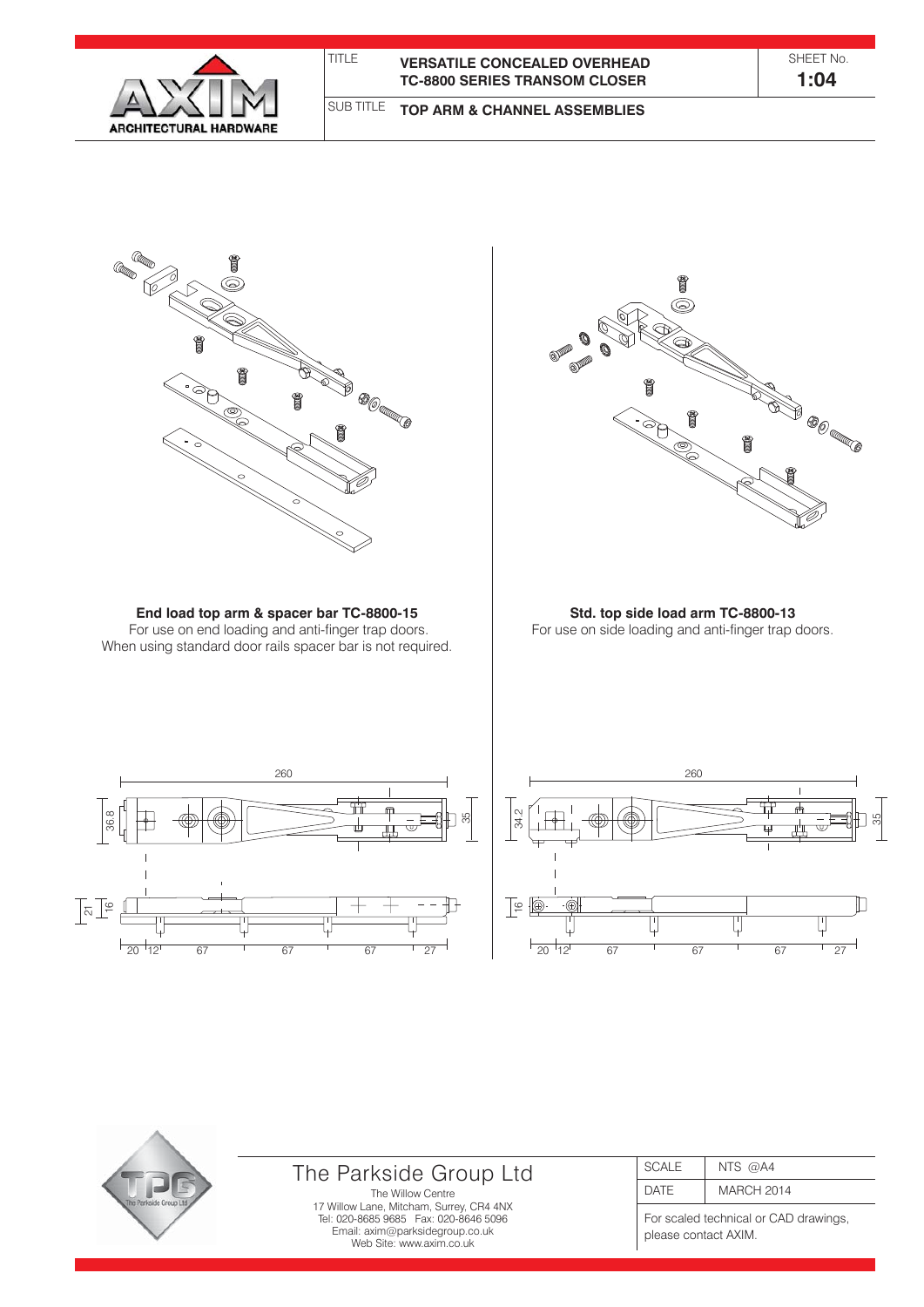

### TITLE **VERSATILE CONCEALED OVERHEAD TC-8800 SERIES TRANSOM CLOSER**

SHEET No. **1:05**

#### SUB TITLE **TOP ARM & CHANNEL ASSEMBLIES**



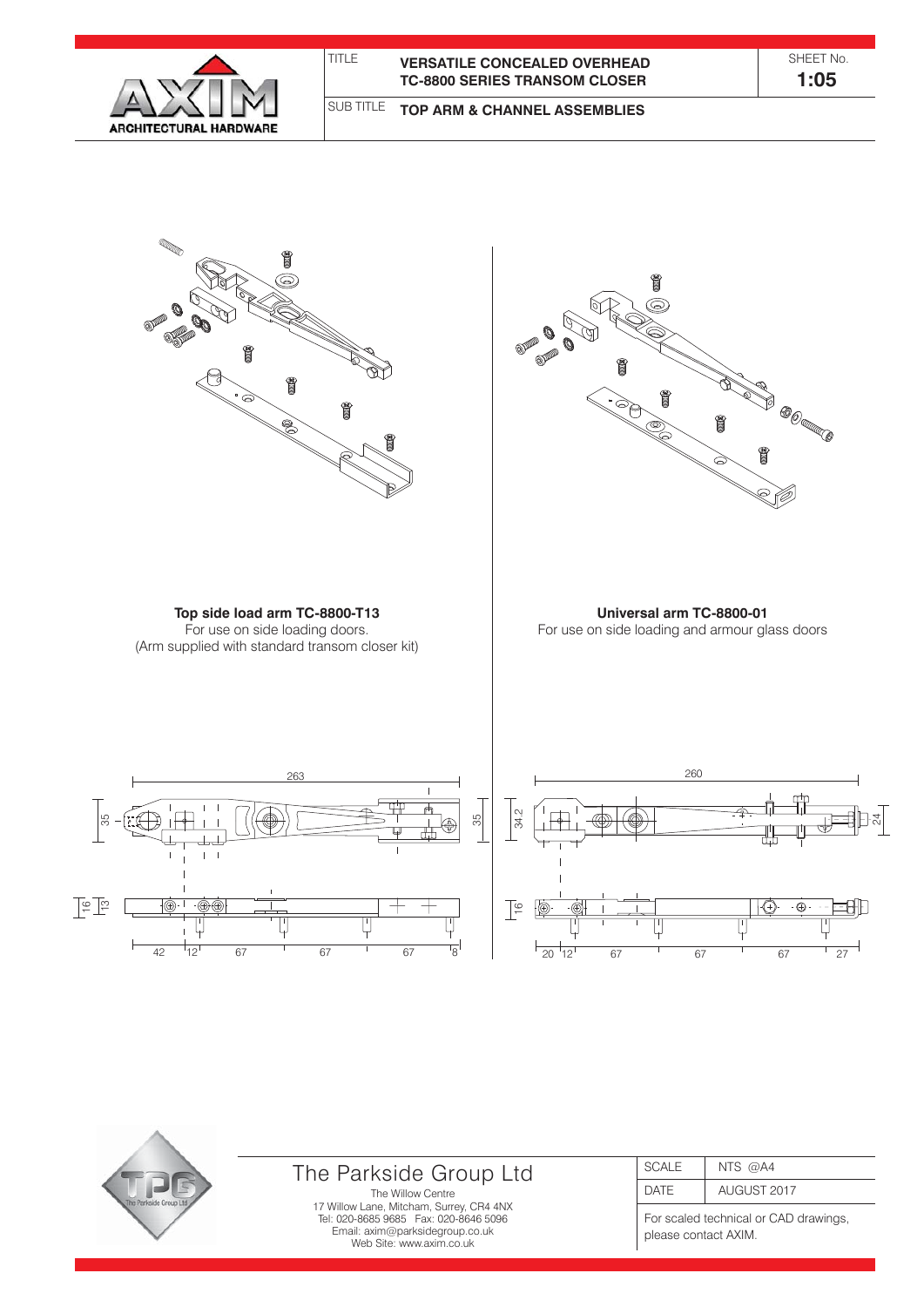

#### SUB TITLE **BOTTOM PIVOT ASSEMBLIES**



Std bottom pivot assembly Std bottom pivot assembly **TC-8800-02**



Heavy duty bottom pivot assembly Heavy duty bottom pivot assembly **TC-9500-17.** Used with anti finger-trap doors



End load bottom pivot assembly **TC-8800-14 TC-8800-14**



Alternative bottom bearing plate for use with thresholds supplied as standard with all bottom thresholds supplied as standard with all bottom pivot assemblies



# The Parkside Group Ltd

The Willow Centre 17 Willow Lane, Mitcham, Surrey, CR4 4NX Tel: 020-8685 9685 Fax: 020-8646 5096 Email: axim@parksidegroup.co.uk Web Site: www.axim.co.uk

| SCALE | NTS $@AA$         |
|-------|-------------------|
| DATF  | <b>MARCH 2014</b> |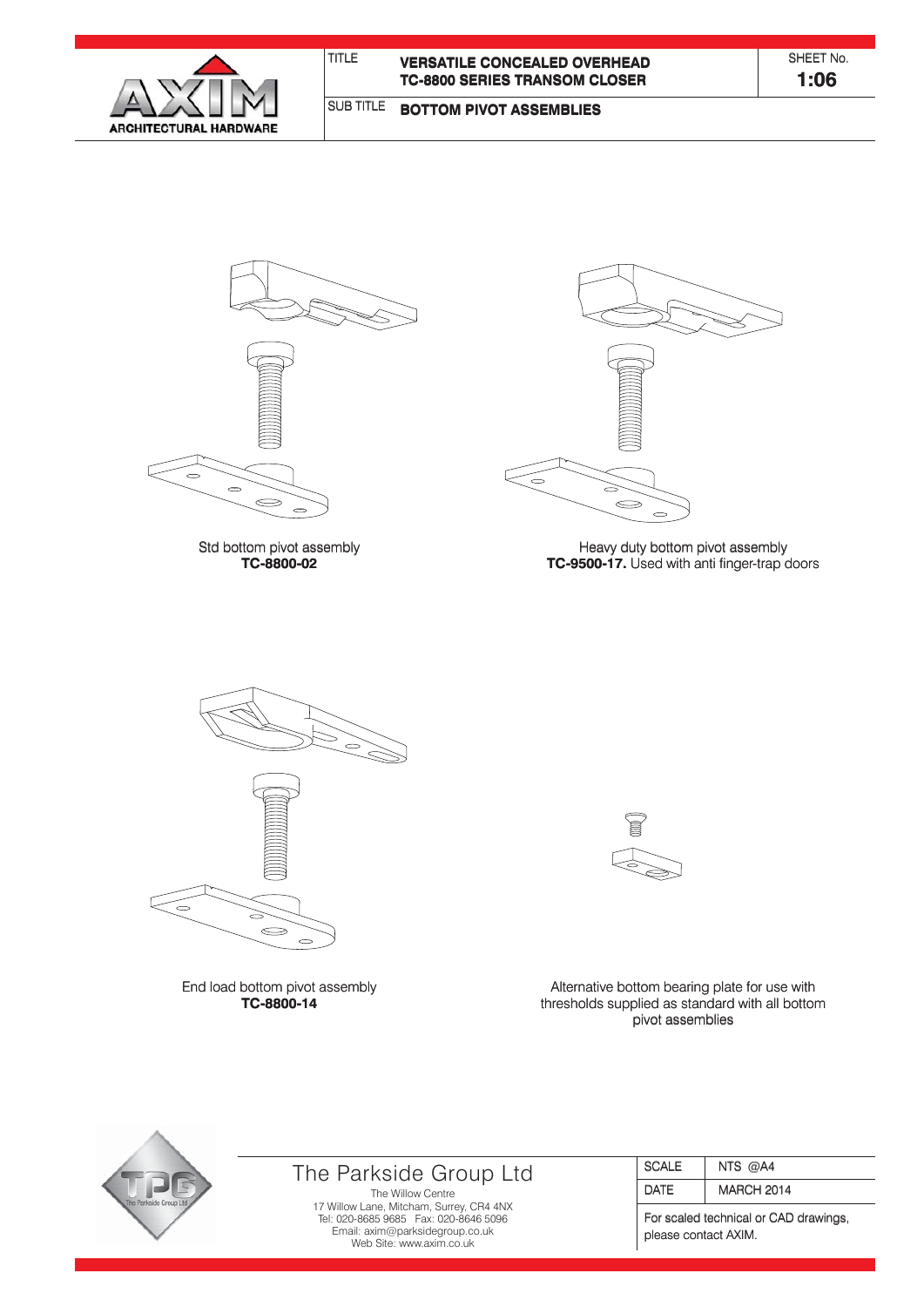

| TITLE | <b>VERSATILE CONCEALED OVERHEAD</b><br><b>TC-8800-20 SERIES TRANSOM CLOSER</b> | SHFFT No<br>1:07 |  |
|-------|--------------------------------------------------------------------------------|------------------|--|
|       | SUB TITLE TOP ARM AND CHANNEL ASSEMBLY                                         |                  |  |

**TC-8800-20**





# The Parkside Group Ltd

The Willow Centre 17 Willow Lane, Mitcham, Surrey, CR4 4NX Tel: 020-8685 9685 Fax: 020-8646 5096 Email: axim@parksidegroup.co.uk Web Site: www.axim.co.uk

| <b>SCALE</b> | NTS $@AA$ |  |  |  |  |  |
|--------------|-----------|--|--|--|--|--|
| ) A I ⊢      | JULY 2017 |  |  |  |  |  |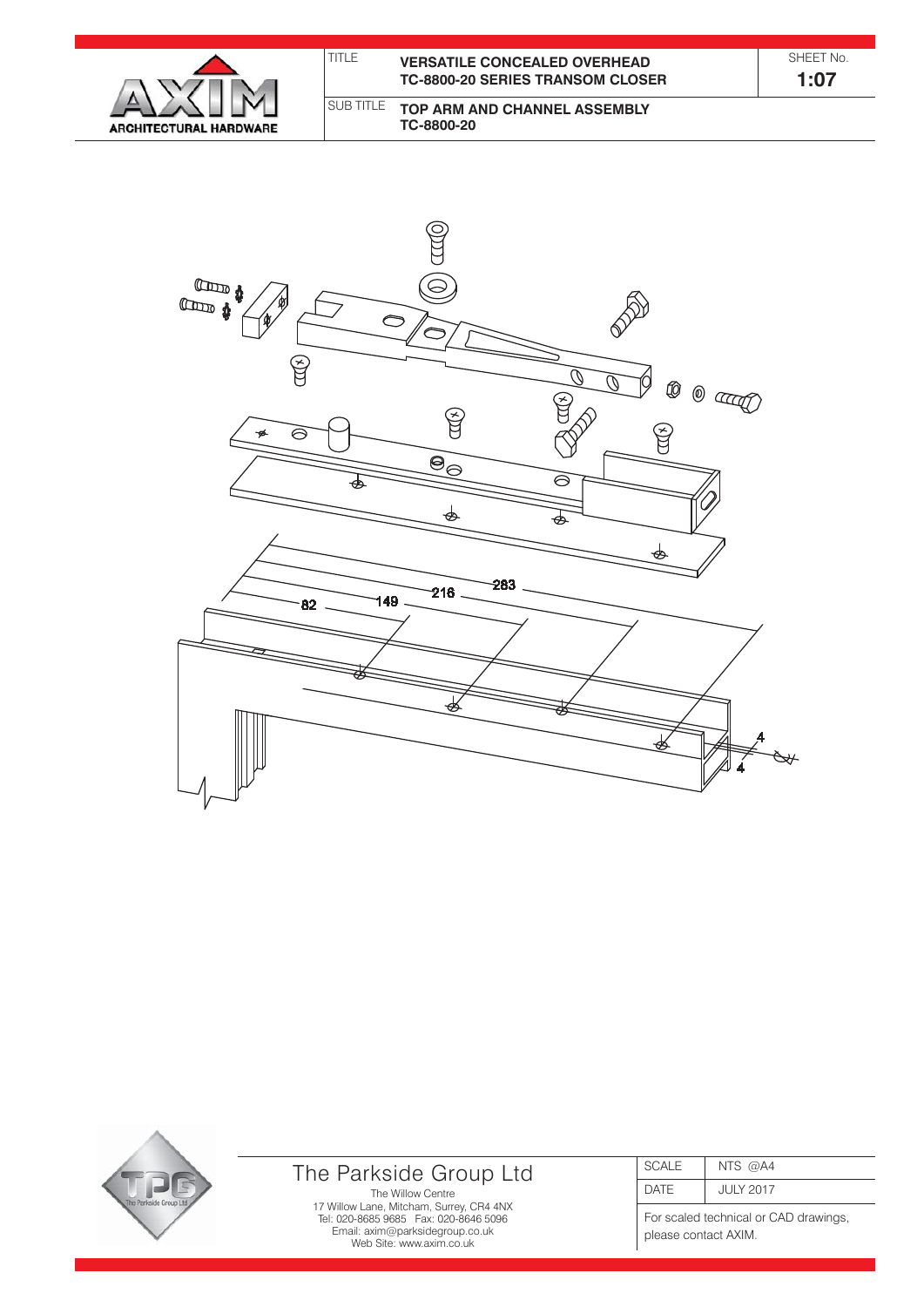

### **DETERMINE HOW DOOR IS HUNG AND DEGREE OF CLOSER BACKSTOP AND USE APPLICABLE CHART**

### **HEADER PREPARATION:**

- 1. DIMENSION 'A', face of jamb to centre line of spindle must be maintained.
- 2. DIMENSION 'D', pivot of hinge side of header to centre line of spindle must be maintained regardless of header width.
- 3. All spacers and/or anchors other than standard 'F' clip package by others.

### **DOOR PREPARATION:**

- 1. Rout out top rail as shown, for side channel spacers as required by manufacturer.
- 2. Rout inside face of top rail as shown for arm.
- 3. Offset pivots or butts by others.

| <b>STANDARD BUTT HINGE DOOR</b><br>MINIMUM 101.6mm HEADER |         |           |      |      | <b>19.1mm OFFSET PIVOTED DOOR</b><br>FI USH DOOR<br>MINIMUM 101.6mm HEADER |         |           |      |      | <b>15.9 mm OFFSET PIVOTED DOOR</b><br>3.2mm RECESSED DOOR<br>MINIMUM 114,3mm HEADER |       |           |      |      |
|-----------------------------------------------------------|---------|-----------|------|------|----------------------------------------------------------------------------|---------|-----------|------|------|-------------------------------------------------------------------------------------|-------|-----------|------|------|
| <b>Backstop</b>                                           | A<br>mm | В<br>(mm) | (mm) | (mm) | <b>Backstop</b>                                                            | A<br>mm | B<br>(mm) | (mm) | (mm) | <b>Backstop</b>                                                                     | (mm   | B<br>(mm) | (mm) | (mm) |
| 105°                                                      | 95.25   | 98.4      | 66.7 | 50.8 | 105°                                                                       | 114.3   | 119.1     | 85.7 | 50.8 | 105°                                                                                | 14.3  | 19.1      | 85.7 | 54.0 |
| 90°                                                       | 73      | 103.2     | 44.5 | 50.8 | $90^{\circ}$                                                               | 95.25   | 125.4     | 60.3 | 50.8 | $90^{\circ}$                                                                        | 95.25 | 125.4     | 60.3 | 54.0 |



### The Parkside Group Ltd

The Willow Centre 17 Willow Lane, Mitcham, Surrey, CR4 4NX Tel: 020-8685 9685 Fax: 020-8646 5096 Email: axim@parksidegroup.co.uk Web Site: www.axim.co.uk

#### **SCALE** DATE NTS @A4 AUGUST 2017